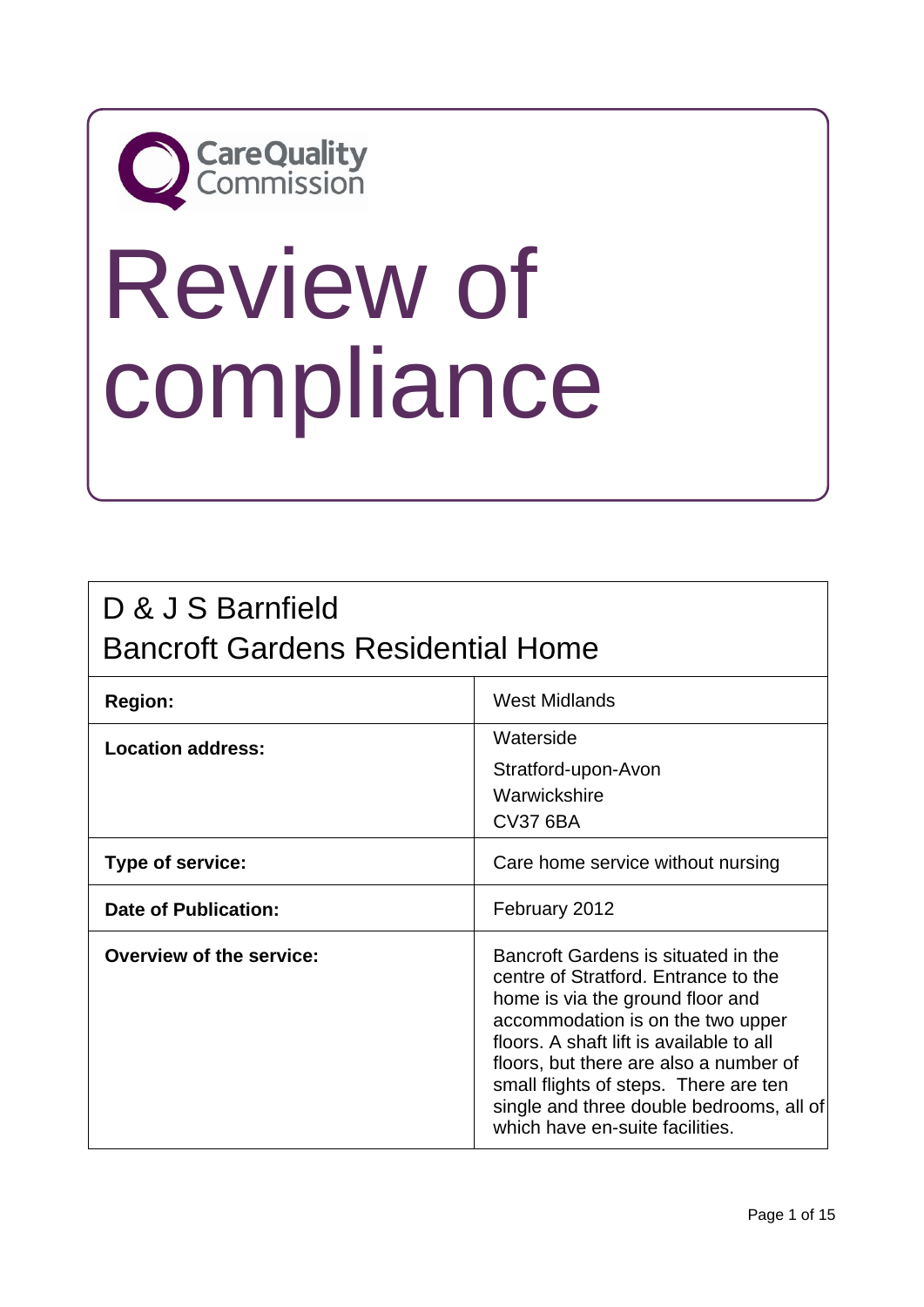## for the essential standards of quality and safety **Summary of our findings**

## **Our current overall judgement**

**Bancroft Gardens Residential Home was meeting all the essential standards of quality and safety.**

The summary below describes why we carried out this review, what we found and any action required.

## **Why we carried out this review**

We carried out this review to check whether Bancroft Gardens Residential Home had made improvements in relation to:

Outcome 04 - Care and welfare of people who use services Outcome 13 - Staffing Outcome 16 - Assessing and monitoring the quality of service provision

## **How we carried out this review**

We reviewed all the information we hold about this provider, carried out a visit on 6 February 2012, observed how people were being cared for, looked at records of people who use services, talked to staff, reviewed information from stakeholders and talked to people who use services.

## **What people told us**

We carried out this review to check on the care and welfare of people using this service and to identify whether previous standards have been maintained. We have not received any concerns recently about Bancroft Gardens.

We completed our review of paperwork in the dining room which adjoins the main lounge. We met with everyone who ate their lunch in the dining room and introduced ourselves to those people seated in the lounge in the morning. We observed the interaction between staff and people living at the home. We saw that people appeared to be at ease in their surroundings and have a good relationship with staff.

We spoke with three visitors, five people that live at the home and a visiting nurse, as well as staff that work at Bancroft Gardens. Everyone spoke positively about the home. Visitors said that they are happy that their relative has moved into this home. We were told " I was worried but XX has settled well, XX is happy so I am happy. I visit her every day, they make me drinks and meals. They make me very welcome. The staff are all lovely and friendly. They tell me everything I need to know, they are all so lovely. Even though I have looked after XX for all of that time, since she has been here I have learnt a lot, how to move her properly, all about her medication. I am totally satisfied, I can't describe how lucky I feel. Everything is good."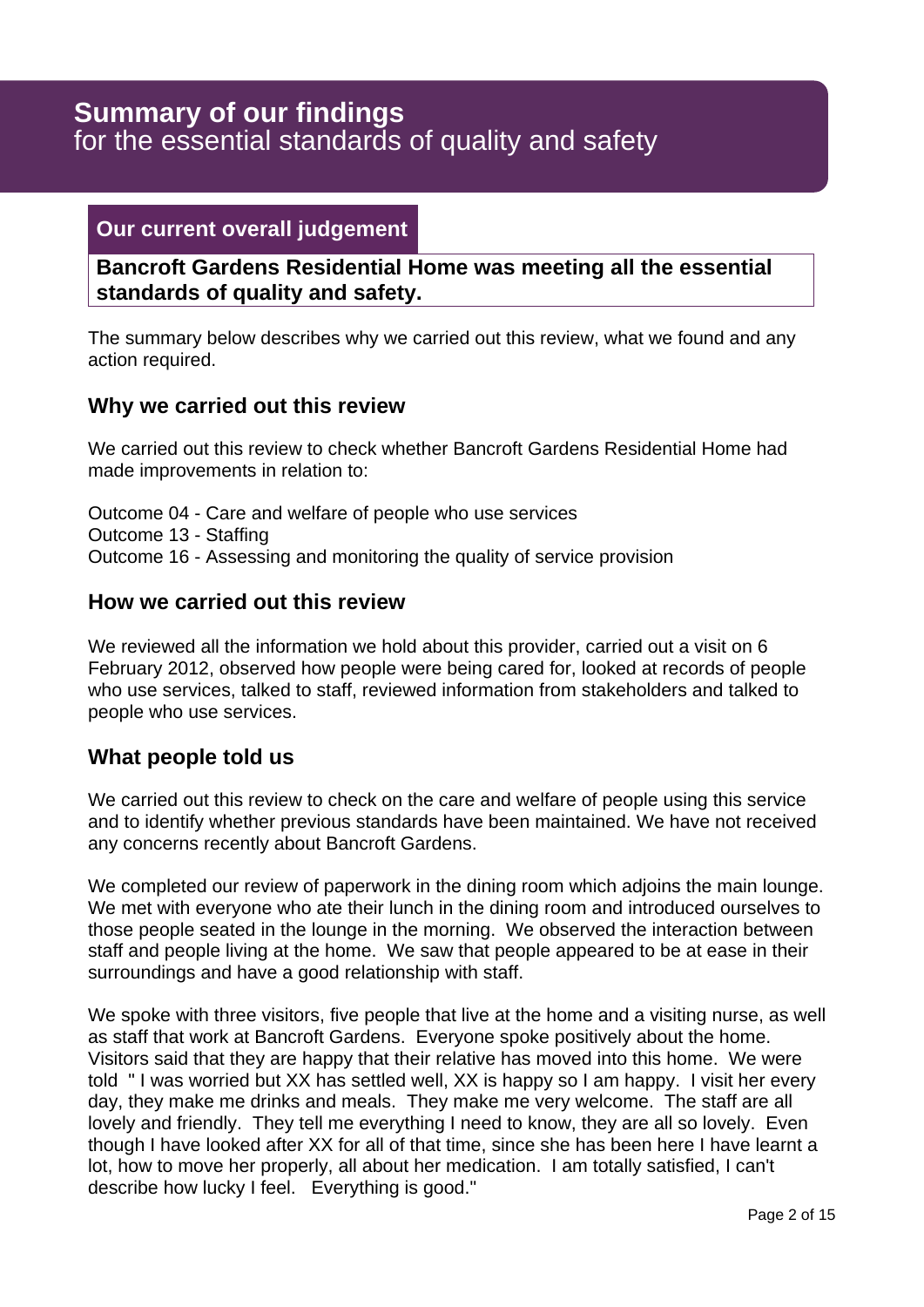"I was apprehensive about coming here, but I have settled well. The food is good and there is plenty of it."

"I's always clean and tidy here."

We saw that everybody was dressed appropriately for the time of year and appeared to have their person hygiene needs met.

Some of the people spoken with could not remember if any activities took place, whilst others told us the different activities that take place on certain days of the week. Whilst we were at the home some people sang whilst the piano was played. The television was on for a majority of the day and one person commented "the TV is always on."

Visitors to the home were made welcome and offered refreshments. Visitors made positive comments about the home, the staff and the care their loved one receives.

## **What we found about the standards we reviewed and how well Bancroft Gardens Residential Home was meeting them**

#### **Outcome 04: People should get safe and appropriate care that meets their needs and supports their rights**

People receive appropriate care and support to meet their needs. Staff recognise and respond to changes in the health and well being of people living in the home.

## **Outcome 13: There should be enough members of staff to keep people safe and meet their health and welfare needs**

On the day of our visit sufficient numbers of staff were on duty.

## **Outcome 16: The service should have quality checking systems to manage risks and assure the health, welfare and safety of people who receive care**

Appropriate measures are in place to assess and monitor the quality of service provision.

## **Other information**

Please see previous reports for more information about previous reviews.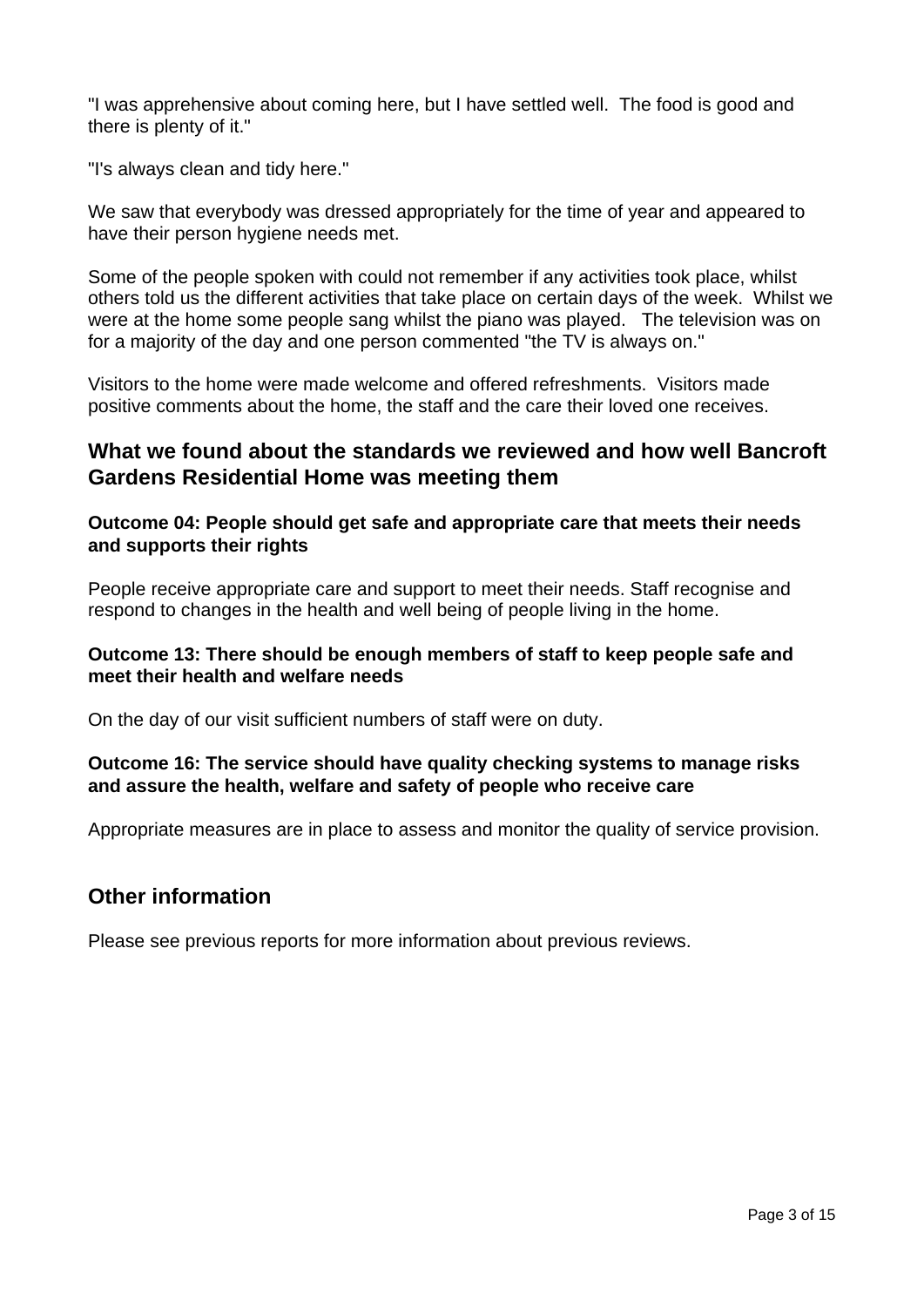**What we found for each essential standard of quality and safety we reviewed**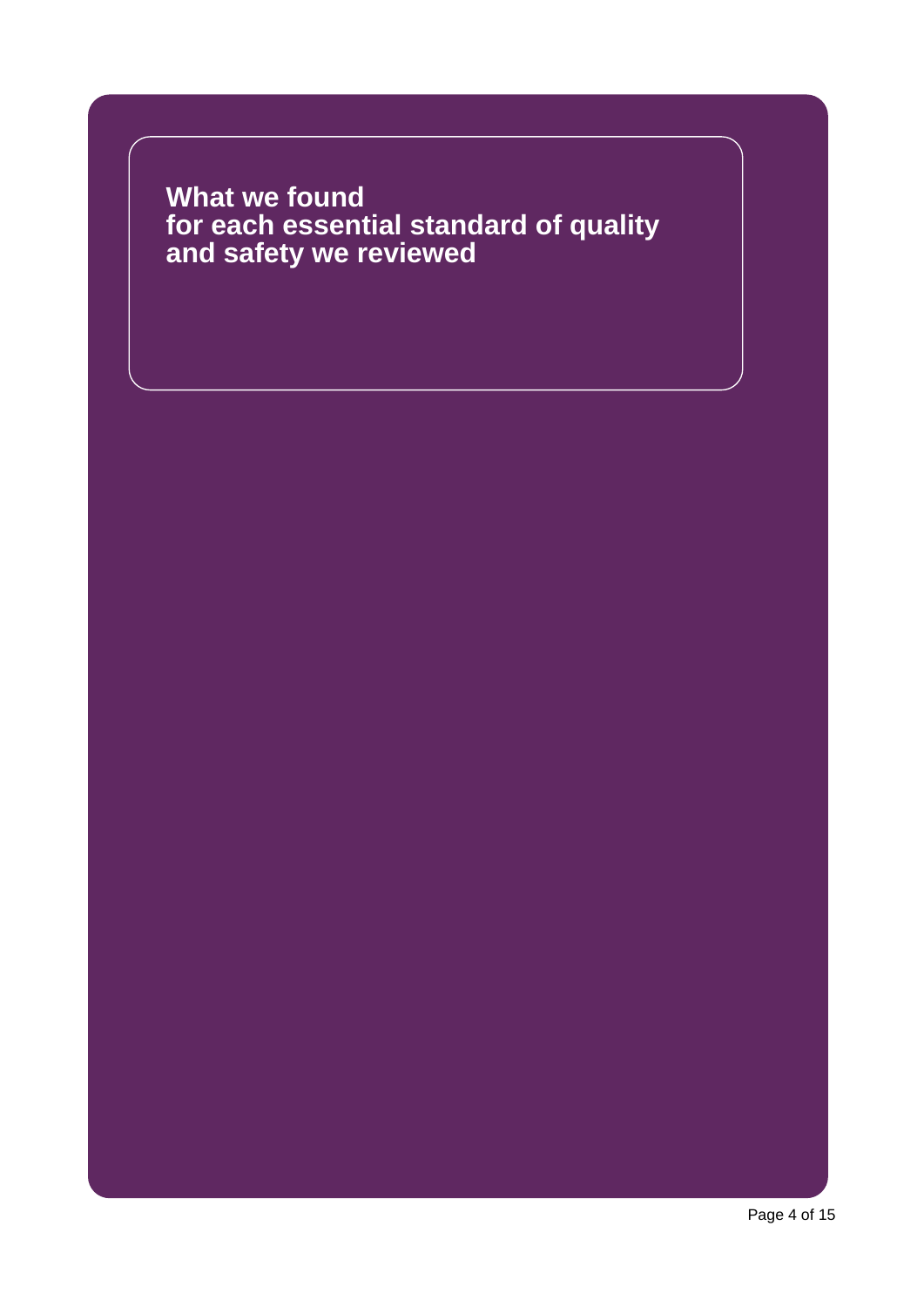The following pages detail our findings and our regulatory judgement for each essential standard and outcome that we reviewed, linked to specific regulated activities where appropriate.

We will have reached one of the following judgements for each essential standard.

**Compliant** means that people who use services are experiencing the outcomes relating to the essential standard.

A **minor concern** means that people who use services are safe but are not always experiencing the outcomes relating to this essential standard.

A **moderate concern** means that people who use services are safe but are not always experiencing the outcomes relating to this essential standard and there is an impact on their health and wellbeing because of this.

A **major concern** means that people who use services are not experiencing the outcomes relating to this essential standard and are not protected from unsafe or inappropriate care, treatment and support.

Where we identify compliance, no further action is taken. Where we have concerns, the most appropriate action is taken to ensure that the necessary improvements are made. Where there are a number of concerns, we may look at them together to decide the level of action to take.

More information about each of the outcomes can be found in the Guidance about compliance: Essential standards of quality and safety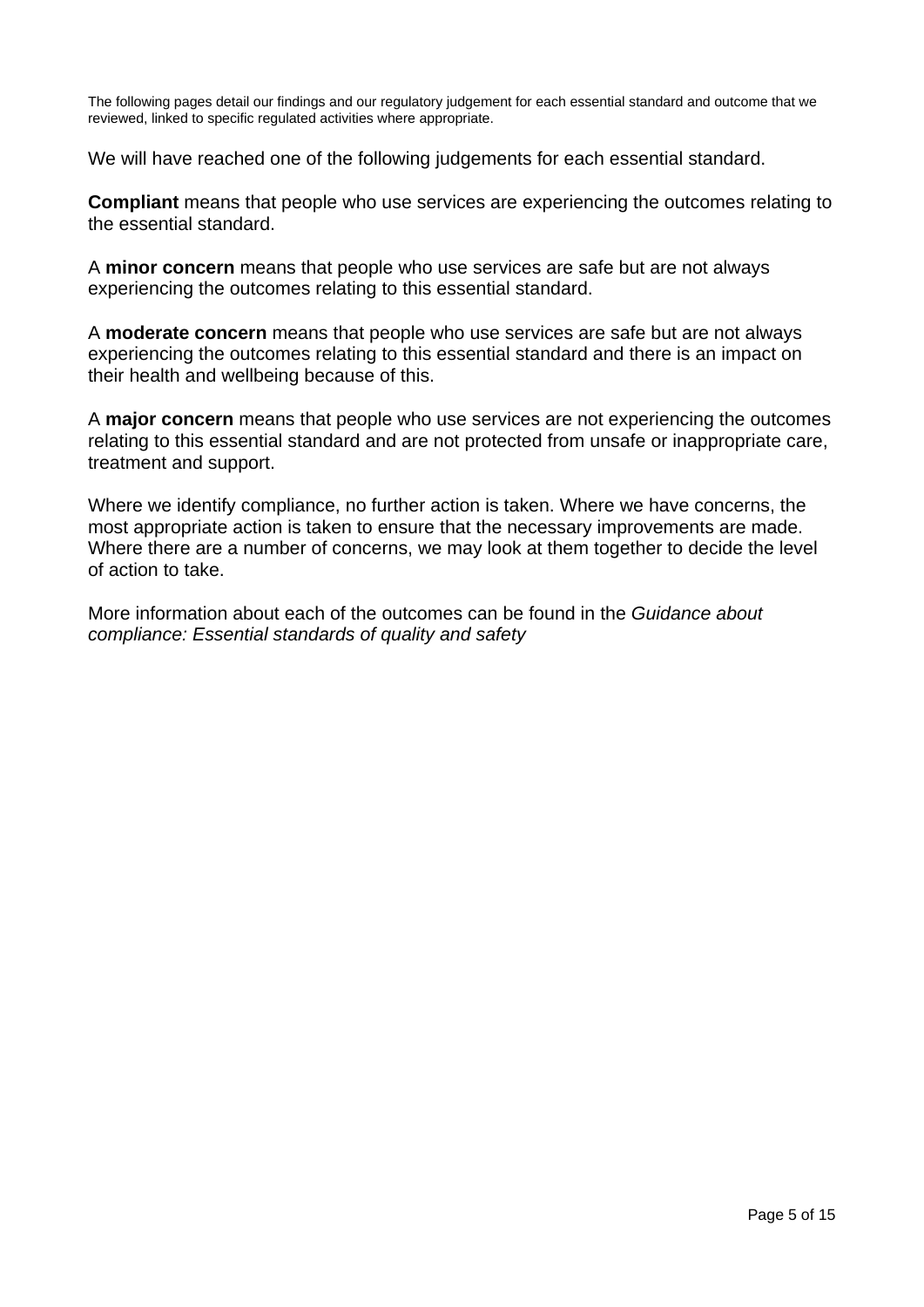## Outcome 04**:** Care and welfare of people who use services

## **What the outcome says**

This is what people who use services should expect.

People who use services:

\* Experience effective, safe and appropriate care, treatment and support that meets their needs and protects their rights.

## **What we found**

## **Our judgement**

The provider is compliant with Outcome 04: Care and welfare of people who use services

#### **Our findings**

#### **What people who use the service experienced and told us**

We arrived at Bancroft Gardens at 10.20am, upon arrival we were shown to a lounge on the first floor of the home whilst waiting for the deputy manager. We discussed the requirements for our visit and asked to look at two care files.

We looked at the care files and other records in the dining room that adjoins the main lounge. From this position, we were able to observe the interaction between staff and some of the people who live at the home. We stayed in the dining room during lunchtime and saw some people eating the lunchtime meal.

We spoke with a care assistant, the deputy manager and the owner of the home. We also spoke with three people visiting relatives, five people who live at the home and a visiting nurse. Everyone spoke positively about Bancroft Gardens.

We saw that staff were patient and kind. People were offered a regular supply of warm drinks and biscuits (we saw two being given out before lunch at 1pm). People were offered a choice of drink and staff knew how people preferred their drinks, for example a care assistant explained to one person that they were not missing them out, they knew that they liked their tea strong so they would pour theirs last.' The person responded by saying "yes I like it strong."

Staff were seen following infection control procedures and wearing the correct coloured disposable apron dependent upon the task they were completing.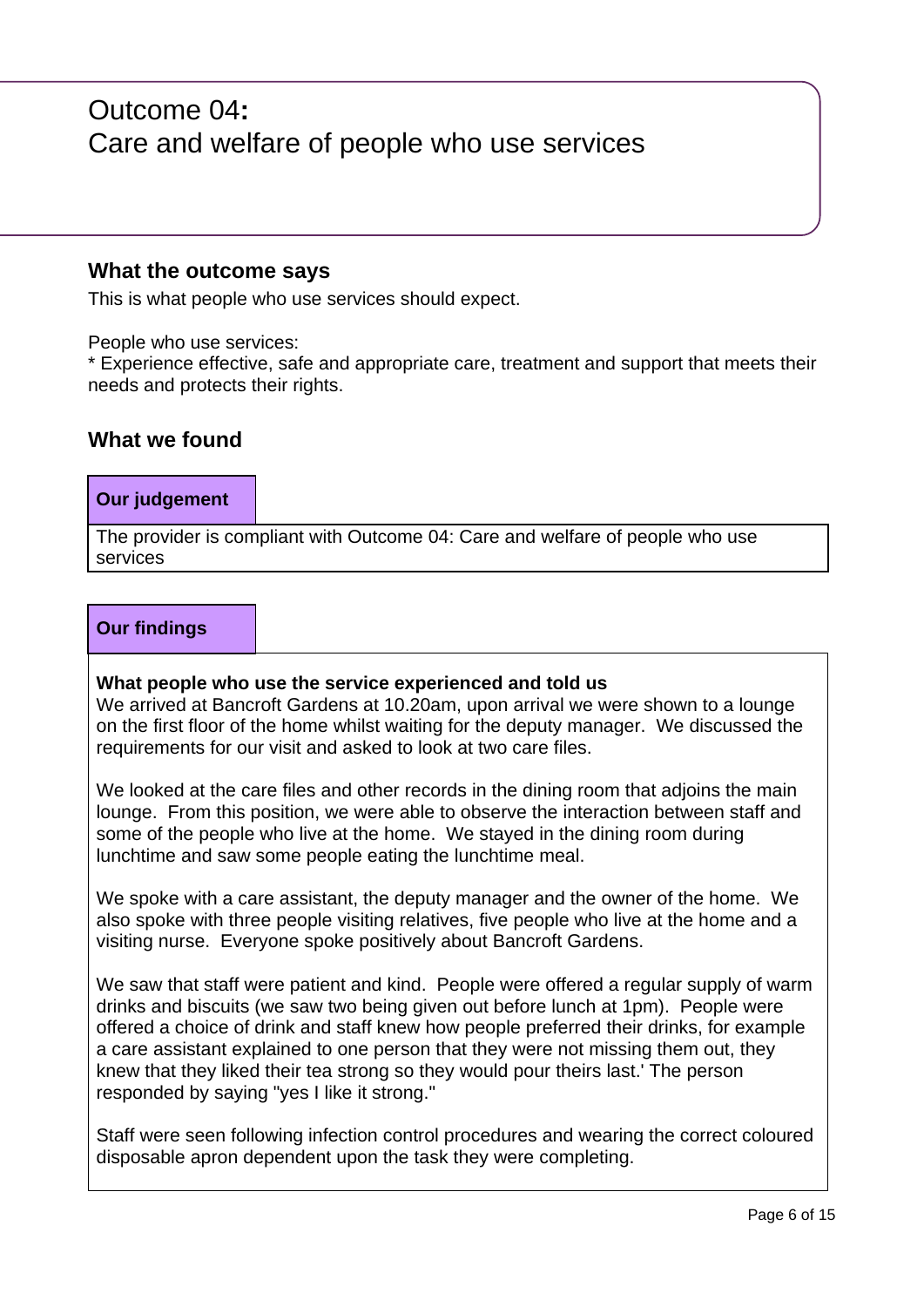We saw one person having a late breakfast; we were told that this person had decided to stay in bed longer that day. The person sat in the dining room and helped themselves to fruit from the fruit bowl. A member of care staff asked if they could get them anything else and they requested a piece of wholemeal toast with marmalade, which was bought to them. We were told by a member of care staff that people can choose what time they get out of bed, staff check in the morning and if people say they don't wish to get up yet, they don't have to. The staff member told us that if people have a late breakfast, they can choose to eat their lunch with everyone else or their lunch can be served later, if they are still full from breakfast.

Everyone we spoke with said that the food was excellent; people commented, "the food is good, there is plenty of it." "The food is good, it is all home cooked." People were not aware that there is a choice of meal but all said that they like what they have.

We spoke with a visiting nurse. We asked whether the home followed instructions given regarding the care of people and whether the home was always clean when they visited. We were told that they had never noticed any unpleasant odours, staff were always welcoming, polite and friendly and always acted upon instructions given. We were also told that staff are quick to call for advice or visits by the nurse when needed. The nurse said, "there are no issues or concerns with this home."

We spoke with a visitor and asked whether she was kept up to date about the care of her relative. We were told, "everything has been fully explained to me. I have learnt such a lot about XX's care since she has moved in to the home. If I want to know anything I would just ask staff, they are all very knowledgeable."

We asked the deputy manager about the equipment available to assist with moving and handling the people that live at the home. We were told that there are three "tracking hoists" fitted over people's beds. These are used to help people get in and out of bed. We were told that there are no "mobile" hoists that would be used to assist people to move from, for instance wheelchair to lounge chair or to move people who may have fallen but suffered no injury. We asked a member of staff what they would do if someone were to fall on the floor and require lifting. We were told that if they were in any doubt at all about the person being injured they would call the paramedic. If the person was not injured and able to move themselves, they would do with staff assistance. If not able to move, they would have to call the paramedics.

## **Other evidence**

We looked at the care records for two people living at Bancroft Gardens. One of these people had recently moved in to the home. We saw that records were easy to read and understand and contained sufficient information to enable staff to be able to provide care to people. Information was recorded regarding the number of staff required to provide care and details of any equipment needed to provide assistance.

Care files seen recorded information regarding people's likes and dislikes and preferred routines, such as times for getting up in the morning and going to bed at night. Life histories were also completed. This information helps to identify the unique qualities of the person and helps staff provide care in a person centred way, different for each individual.

Care plans seen had been reviewed on a monthly basis and evidence was available to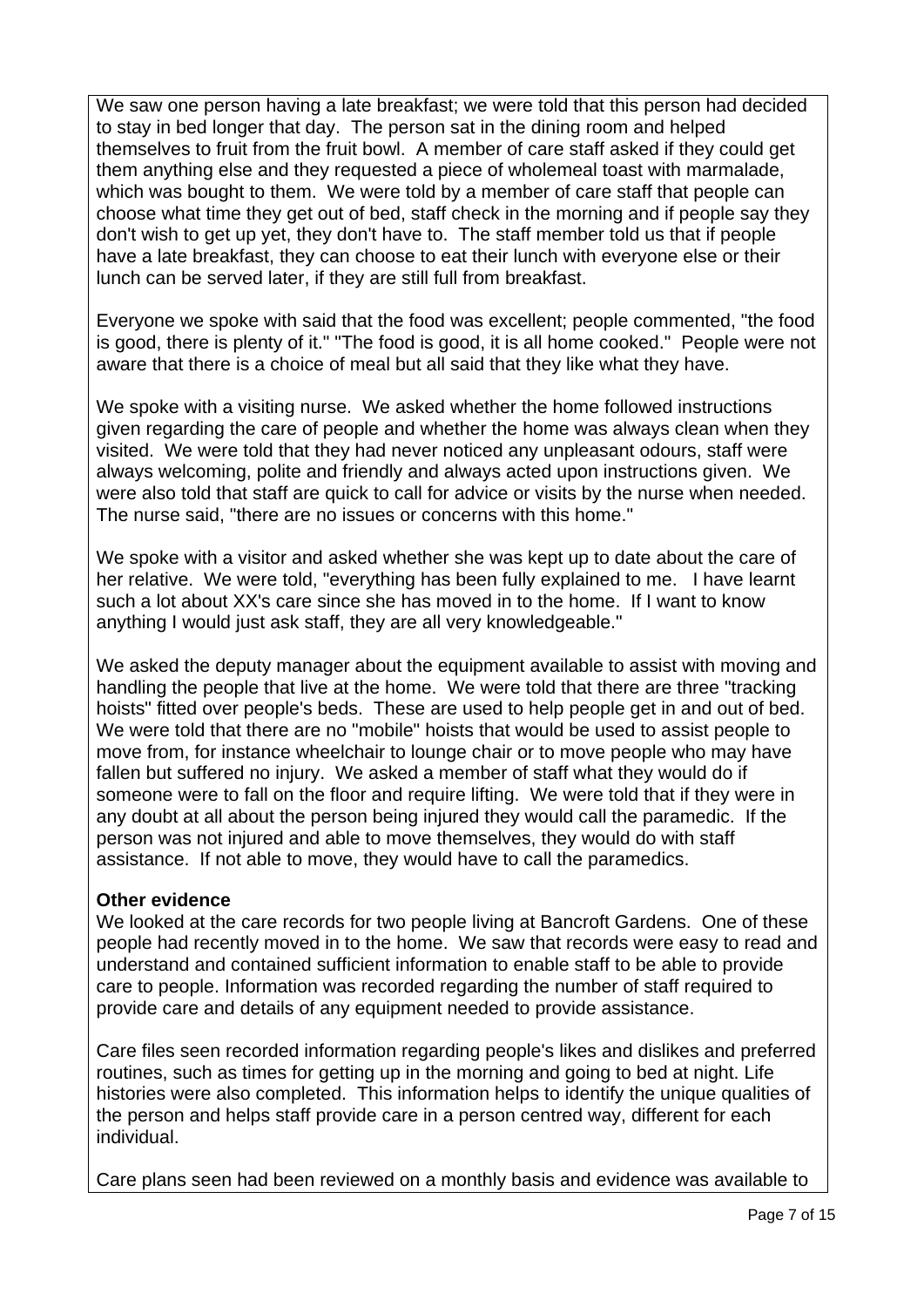demonstrate that care plans are updated, as people's needs change.

Short-term care plans were available for times when people were suffering from a shortterm illness such as a chest infection. These were audited on a regular basis.

We saw that a family member had provided information about the person's routines before they moved into Bancroft Gardens. This gave information, which was incorporated into the home's plan of care and used by staff to provide care. This helped the person settle quickly into their new environment.

Records show that external professionals such as GP, district nurse, dentist, optician, chiropodist, diabetes specialist nurse are all contacted as needed for advice and to provide health care.

A separate file is kept which contains "daily reports". These are written by staff at the end of each working shift (three times per day). We saw detailed information recorded regarding what people have been doing in the day, continence, food intake and any changes in health or welfare. One daily record seen recorded that the person had a temperature and staff were to monitor. Staff had followed this up in the staff handover book, recording that the temperature had been taken again and was normal.

Various risk assessments were available in care files. These identify if someone is at risk of, for example, falling. A standard document is used to identify the level of risk and then action can be recorded to reduce the risk. Risk assessments were available regarding falls risk, waterlow (the risk of developing a pressure area), nutritional risk and moving and handling.

Assessments and consent forms were completed for those people who use "bed rails". These are used to help prevent people from falling out of bed but are only suitable for use by some people. All of the required documentation regarding the use of bed rails was completed.

We saw evidence of care plan audits. These record that staff have reviewed care plans and identified issues to be acted upon, for example one audit seen identified that the family of a person newly admitted to the home needed to read and sign care plans and risk assessments.

We watched the deputy manager complete the lunchtime medication round. We saw that medication was stored safely and administration processes were appropriate and safe. Audit records seen showed that the pharmacy that provides the medication has undertaken an audit of storage and administration of medication and no issues were identified. The home has also undertaken a medication audit in September 2011. Areas audited include recording of medication fridge temperatures, records regarding medication returned to the pharmacy and staff signatures, amongst other things.

## **Our judgement**

People receive appropriate care and support to meet their needs. Staff recognise and respond to changes in the health and well being of people living in the home.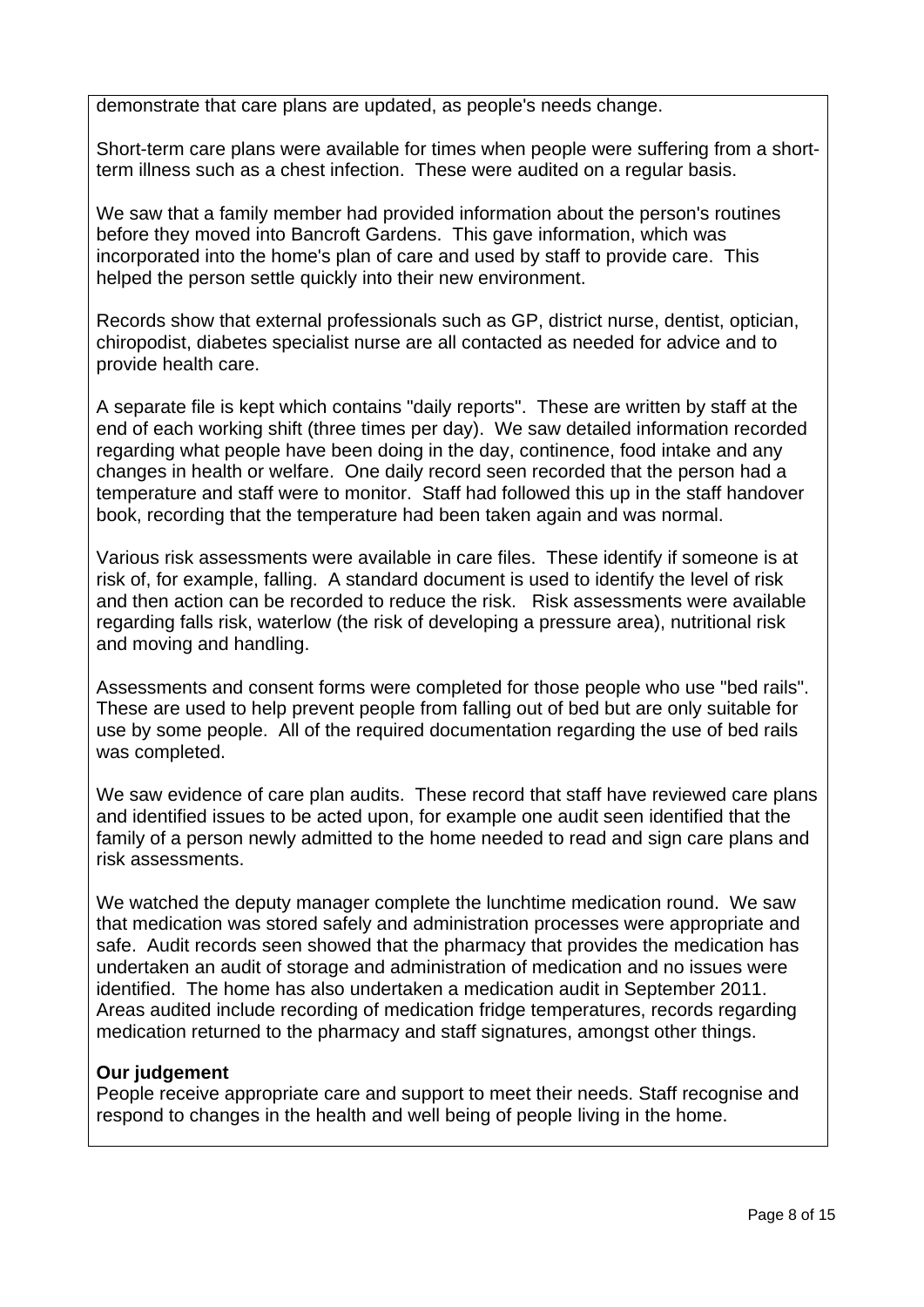## Outcome 13**: Staffing**

## **What the outcome says**

This is what people who use services should expect.

People who use services:

\* Are safe and their health and welfare needs are met by sufficient numbers of appropriate staff.

## **What we found**

## **Our judgement**

The provider is compliant with Outcome 13: Staffing

## **Our findings**

#### **What people who use the service experienced and told us**

During our visit, we observed the interaction between the staff and the people living at the home. This helps us to understand how the home meets people's needs and what their day-to-day life is like.

We saw that there was a member of staff in the lounge area for most of the time. This staff member was friendly and chatted to people. During lunchtime all staff were busy assisting people to eat their meals, this included assisting those people who were unable to feed themselves and cutting up the meat for other people.

The atmosphere at the home was relaxed and friendly. People were given a regular supply of warm drinks and were able to help themselves to fruit from the fruit bowl.

We saw staff offering assistance to those that needed it, but also encouraging people to do things for themselves, therefore maintaining independence. We spoke with a care assistant who has worked at the home for 11 years. We asked how staff try to promote independence and were told that they encourage people to do as much as they can for themselves, even small tasks such as washing their face if they are able. This member of staff said that the home has a very low staff turnover, she commented, "staff work well as a team, agency staff are not used as staff help out to cover shifts if needed." We were told that the home has a nice atmosphere to work in.

We spoke with the people who live at the home about the staff and were told, "staff are excellent." "Staff come quickly if you need help, you press a button and they come."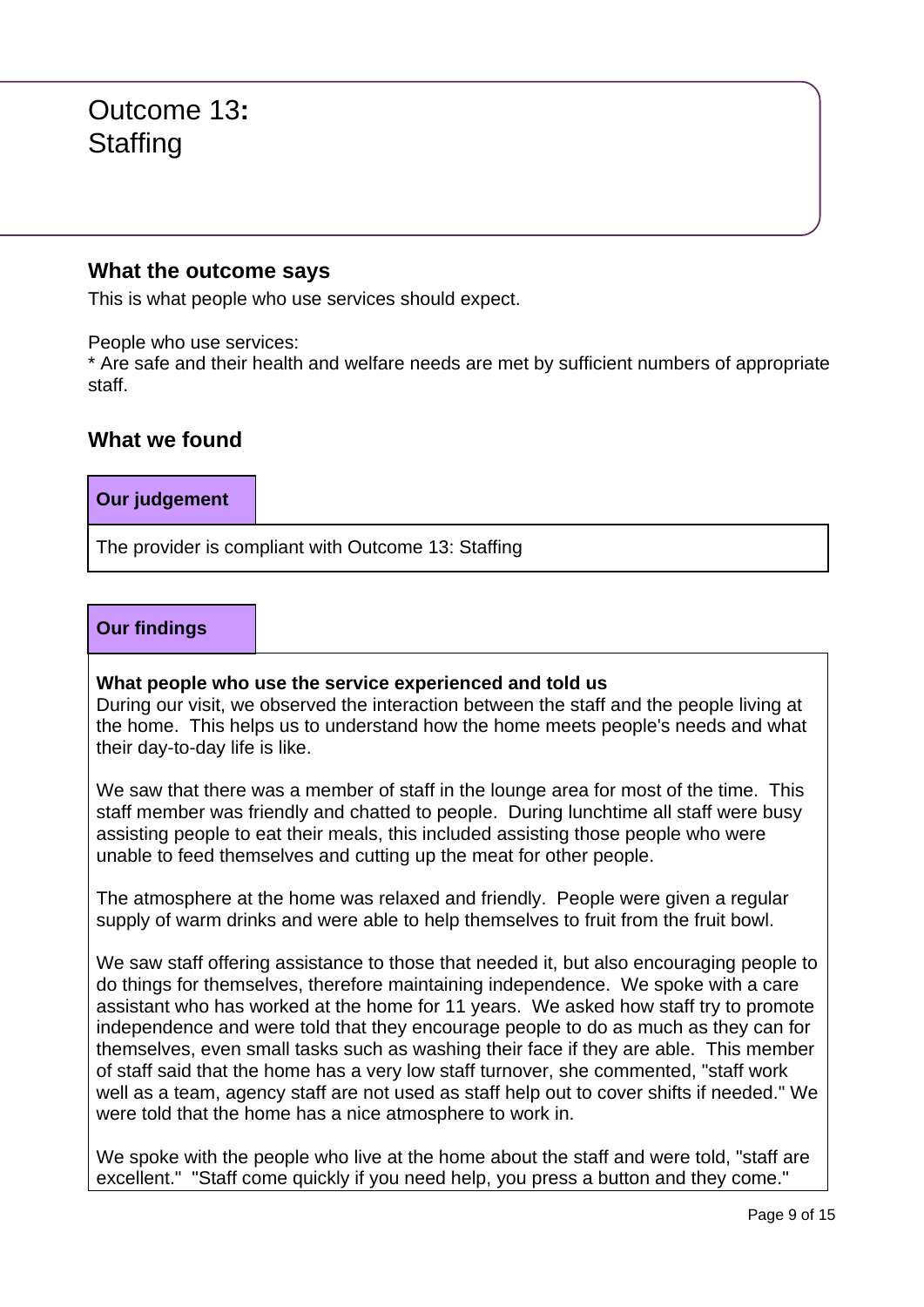"The staff are all friendly, they are never rude, there is never a problem. There is a bell in you room and you press it and they come quickly. My room is spotless."

All of the staff spoken with had an in depth knowledge of the needs of the people under their care.

We spoke with a care assistant about abuse and were told, "I would speak to the deputy manager or home owner if I suspected or witnessed abuse. If nothing was done I would take the matter further. There is a book in the office with contact numbers of social services safeguarding."

## **Other evidence**

There were 16 people living at Bancroft Gardens at the time of our visit. From our observations there appeared to be sufficient staff on duty to meet the needs of the people at the home. Staff appeared to have a good relationship with those under their care.

We spoke with the deputy manager about staffing levels and were told that the following staff are on duty each day :-

8am – 5pm deputy manager

8am – 4pm senior care assistant plus care assistant

4pm – 10pm two care assistants

10pm – 8am two care assistants, one waking and one sleepover.

In addition to the above staff, the homeowner (registered manager) works in a supernumerary capacity. This means that she is not counted in the number of staff providing care as she is completing management duties.

We were told that there is also a cook, and a housekeeper; who completes domestic and laundry duties.

We looked at the duty rotas for the week beginning 30 January and 6 February 2012. These records show that staffing levels as detailed above are rostered on duty each day.

We spoke with the deputy manager about staff training and looked at the home's training matrix. The home complete separate training records on a yearly basis. We looked at the training matrix for 2010 and 2011. From the information shown, we could not establish that all staff have undertaken mandatory training courses in infection control, fire safety and safeguarding. We were told that some of the courses only require updating every three years but fire training should be undertaken annually. The deputy manager told us that fire training has been booked again for February 2012.

## **Our judgement**

On the day of our visit sufficient numbers of staff were on duty.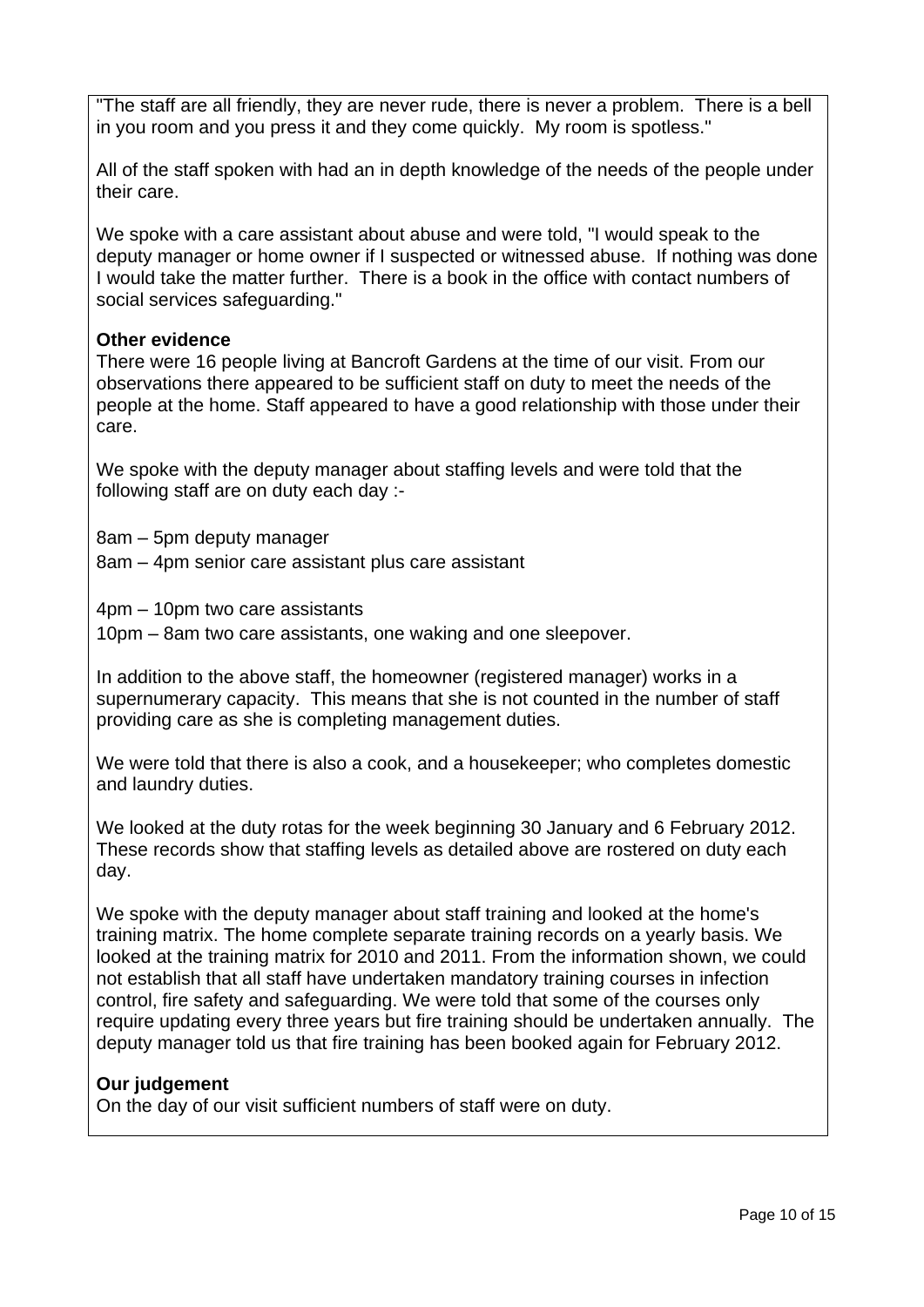## Outcome 16**:** Assessing and monitoring the quality of service provision

## **What the outcome says**

This is what people who use services should expect.

People who use services:

\* Benefit from safe quality care, treatment and support, due to effective decision making and the management of risks to their health, welfare and safety.

## **What we found**

## **Our judgement**

The provider is compliant with Outcome 16: Assessing and monitoring the quality of service provision

#### **Our findings**

#### **What people who use the service experienced and told us**

Whist reviewing documentation in the dining room we observed that people appeared to be comfortable and safe. Those that were able wandered freely around the home. Staff appeared to have a good relationship with those under their care and were attentive to people's needs. Staff were heard calling people by their preferred name.

We saw people being offered a choice of drink. We spoke with people about the choices they can make. One person told us that they choose what clothes they wish to wear each day from those available to them. Other people told us that they chose when to get out of bed in the morning and when to go to bed at night.

Staff were heard regularly asking people if they were ok or if they could get them anything or help with anything.

A care assistant told us that the home has an open visiting policy. This means that people can visit at any reasonable time. Visitors spoken with said, "I am able to visit at any time and always made to feel welcome and offered drinks and meals." The deputy manager told us that visitors stay for meals, especially if their relative/friend is unwell; they can stay in their room overnight and have meals and drinks.

We were told that visitors could meet with people in either of the lounges or their bedroom. Whilst speaking to some visitors in the lounge, a member of staff asked them if they would prefer to go to the other lounge or the person's bedroom.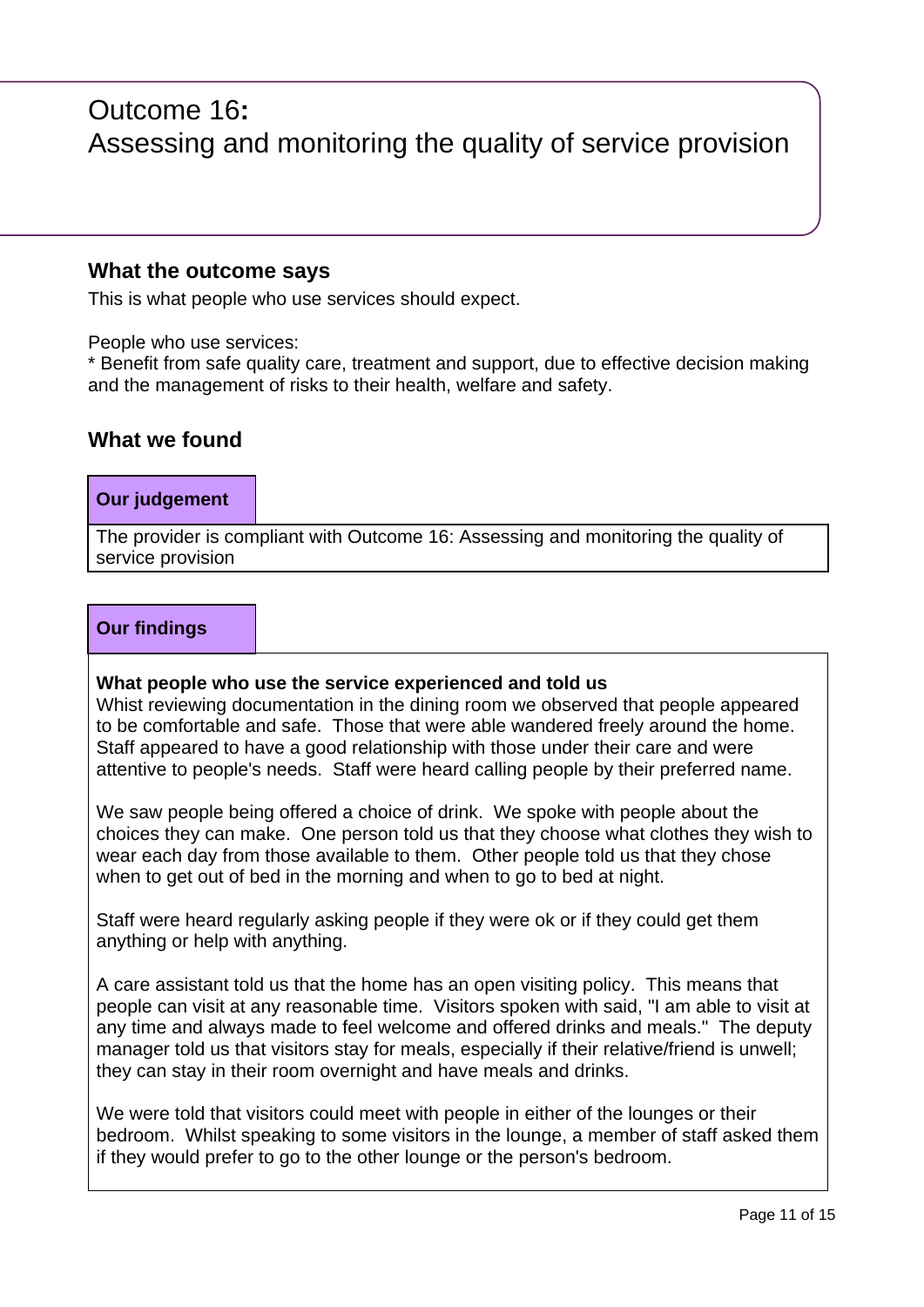Everyone spoke positively about the home. A visitor told us that, "the home has a good reputation locally. We were visited at our home by the homeowner twice and we visited the home twice before XX moved in. I have been given so much information."

"XX room is spotless. The food is great, it is all home cooked, they liquidise her food and it comes out on the plate with all of the foods liquidised separately, all the different colours on the plate, it is wonderful. There is a choice of meals and a pudding." "They asked me for my information about XX so I wrote a care plan in my own words, all of the care staff have read it and they all know about XX, what she likes and a bit about her family history. I can't think of anything I would change."

Other comments made by visitors and people living at the home include, "I like the food but cannot for the life of me think what is for lunch. Everyone is really nice, they are all lovely. It is a wonderful place and I don't want to move, everything is good. It is always clean and tidy. I like living here."

"I used to go to church but I don't need to now, the lady from the church comes to visit me every month, its excellent here." "You have names on your clothes, they take them away to wash them and bring them back quickly, it's very good here."

We asked people what activities take place during the day. One person told us, "we just watch the TV, there is nothing to do." Other people said, "I am not sure if there are any activities, I like to read, I don't know if there is a library." "There is a man to do exercises once per week and a lady to do different exercises once per week, the hairdresser comes once a week." Whilst completing our observations we saw that the television was on during the morning until someone played the piano before lunch and those people who wanted to sang along. The television was turned off at lunchtime and put back on after lunch. As we were leaving the home at 4pm, the homeowner told us that the activity organiser was coming in shortly to do activities with people.

## **Other evidence**

We discussed quality assurance systems in place with the deputy manager and homeowner. We saw the various quality assurance audits that take place. We saw that audits of meals, people's rooms, infection control and health and safety have been completed on a regular basis. Other audits were also completed on a regular basis to try to ensure that fixtures and fittings are in good working order, health and safety issues identified and acted upon and the quality of the service meets the needs and expectations of those who receive it. Records seen were up to date.

There was a report on file from the social services contract monitoring team dated December 2010. There were no issues identified during this visit.

We were told that the home has recently achieved the Gold Standards Framework Award with commendation. The Gold Standards Framework is a quality assurance program that enables care homes to provide quality care. It helps to ensure that the home helps people live well until the end of life and includes care in the final years of life for people.

We looked at the results from the last satisfaction survey undertaken in March 2011. Visitors, relatives, two staff and 13 people living at the home all responded to this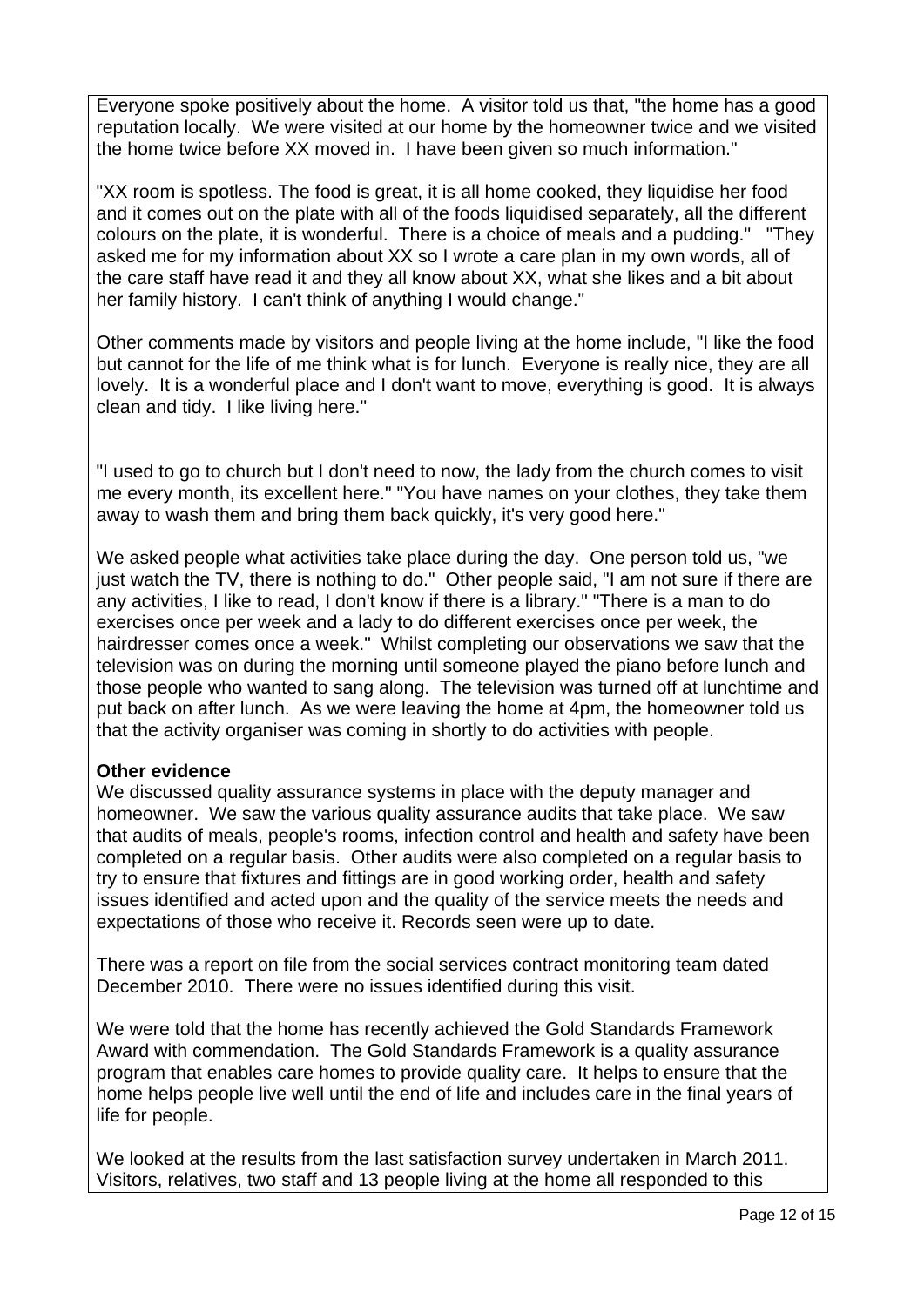survey. Responses were rated from a score of 5 very good to 1 very poor. We saw that visitors were satisfied with the home, with all but one response scoring a 5 – very satisfied. One score of 4 was recorded. Comments included, "very caring and friendly atmosphere, staff do a very good job in a building that is not very suitable for this purpose very nice warm welcome."

The results from the resident's satisfactions survey were very positive. Some comments, both positive and negative were recorded on the relative's questionnaire and we were told that where possible action has been taken to address issues raised. Comments included, "do damp laundered clothes need to be hung up in the wardrobe", "excellent, I cannot envisage complaining." "I worked in nursing for a while and I think the care at Bancroft gardens is the best I have ever seen. The respect shown to the residents and their relatives is outstanding."

We asked the homeowner about complaints. The home received two complaints in January 2011. Complaints were recorded in a logbook along with details of the action taken to resolve any issues raised. We were told that everyone has a copy of the complaints procedure in the Service User's Guide which everyone has a copy of in their bedroom.

We were told that there is compliments and complaints book available, people are able to record any compliments or complaints that they have in this book, anonymously if they wish.

We were shown the thank you cards received at the home. People have written in or sent cards to express their thanks for the care given to their loved ones. This shows that these people and their family were satisfied with the care at the home.

We asked some of the people living at the home and visitors if they knew whom they should make any complaints to. We were told "If I had any worries I would speak to the deputy manager, but if she wasn't there any of the girls would help, they are all good." "If I was worried about anything I would speak to the staff, they are all very good." "I have no problems at all, I would speak to staff if I was worried about anything."

## **Our judgement**

Appropriate measures are in place to assess and monitor the quality of service provision.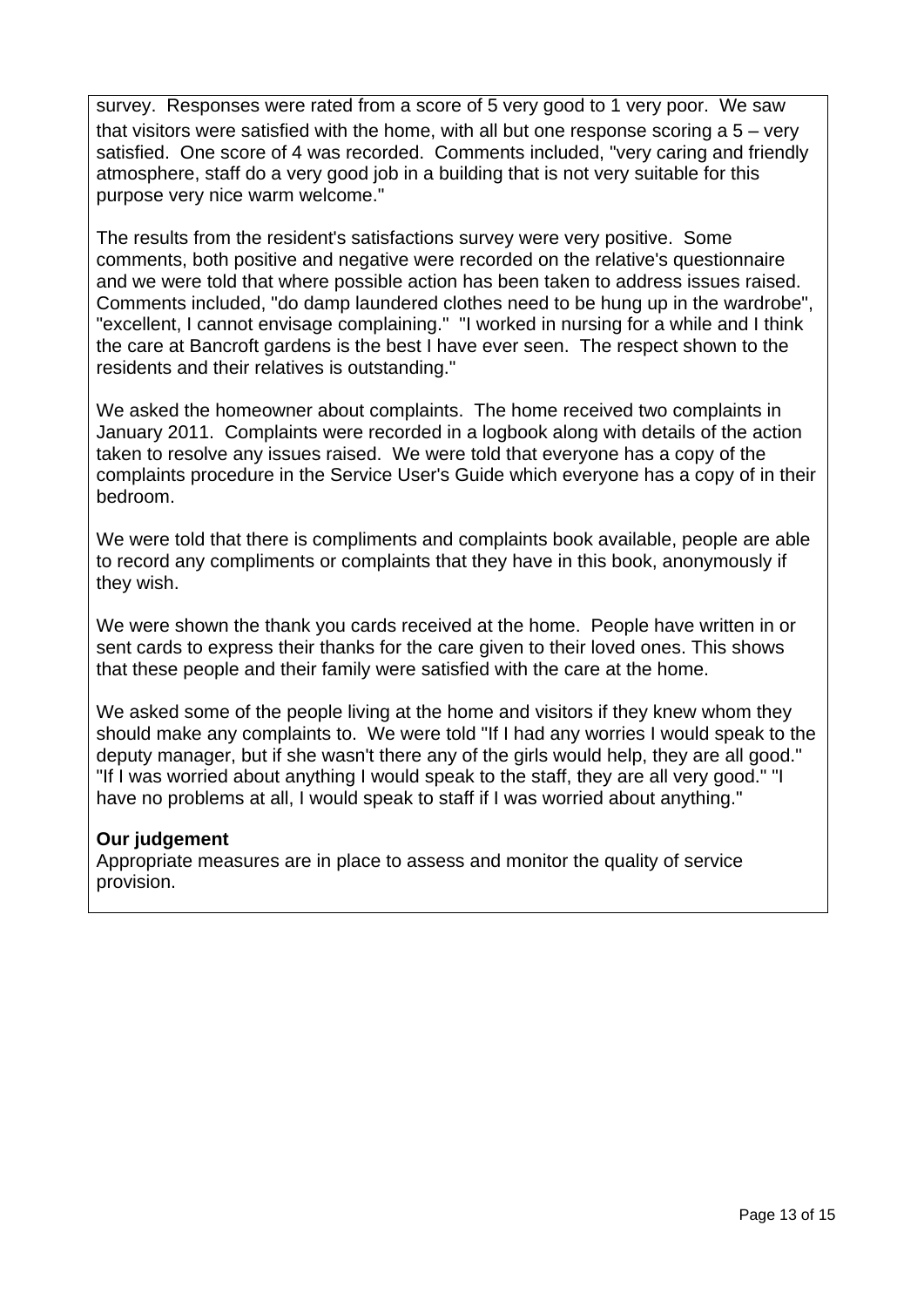## **What is a review of compliance?**

By law, providers of certain adult social care and health care services have a legal responsibility to make sure they are meeting essential standards of quality and safety. These are the standards everyone should be able to expect when they receive care.

The Care Quality Commission (CQC) has written guidance about what people who use services should experience when providers are meeting essential standards, called Guidance about compliance: Essential standards of quality and safety.

CQC licenses services if they meet essential standards and will constantly monitor whether they continue to do so. We formally review services when we receive information that is of concern and as a result decide we need to check whether a service is still meeting one or more of the essential standards. We also formally review them at least every two years to check whether a service is meeting all of the essential standards in each of their locations. Our reviews include checking all available information and intelligence we hold about a provider. We may seek further information by contacting people who use services, public representative groups and organisations such as other regulators. We may also ask for further information from the provider and carry out a visit with direct observations of care

When making our judgements about whether services are meeting essential standards, we decide whether we need to take further regulatory action. This might include discussions with the provider about how they could improve. We only use this approach where issues can be resolved quickly, easily and where there is no immediate risk of serious harm to people.

Where we have concerns that providers are not meeting essential standards, or where we judge that they are not going to keep meeting them, we may also set improvement actions or compliance actions, or take enforcement action:

**Improvement actions:** These are actions a provider should take so that they **maintain** continuous compliance with essential standards. Where a provider is complying with essential standards, but we are concerned that they will not be able to maintain this, we ask them to send us a report describing the improvements they will make to enable them to do so.

**Compliance actions**: These are actions a provider must take so that they **achieve** compliance with the essential standards. Where a provider is not meeting the essential standards but people are not at immediate risk of serious harm, we ask them to send us a report that says what they will do to make sure they comply. We monitor the implementation of action plans in these reports and, if necessary, take further action to make sure that essential standards are met.

**Enforcement action:** These are actions we take using the criminal and/or civil procedures in the Health and Social Care Act 2008 and relevant regulations. These enforcement powers are set out in the law and mean that we can take swift, targeted action where services are failing people.